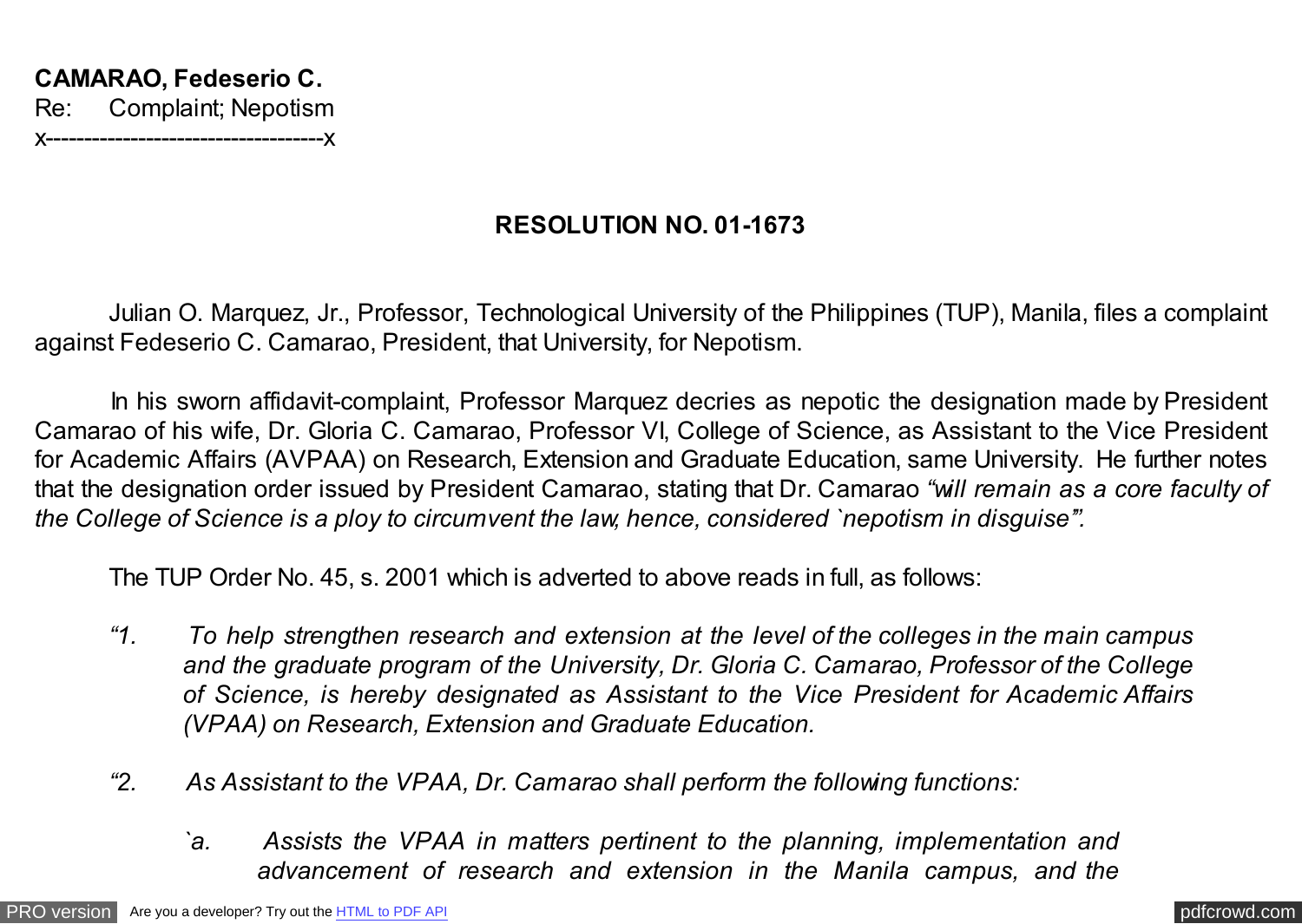*graduate education of the University;*

- *`b. Assists the Coordinators of research and extension in the colleges and the Coordinators of graduate education in the development of programs/projects that are aligned to the identified University directions in research, extension and graduate education;*
- *`c. Assists in strengthening of the capabilities of the colleges and external campuses, the faculty as researchers, thesis advisers, and extension specialists; and*
- *`d. Perform other related tasks as directed by the higher authority.'*
- *"3. Dr. Camarao will remain as a core faculty of the College of Science."*

 Apparently, in compliance with civil service law and rules, President Camarao apprised this Commission, in a letter dated July 19, 2001, of the fact of his having designated his wife, the surrounding circumstances thereof, and the justifications for the same. The letter states:

 *"This is a report in compliance with Section 49(b) of Article X of PD 807, otherwise known as the Civil Service Law, which exempts teachers, among others, from the rule on nepotism.*

 *"I had appointed my wife, DR. GLORIA C. CAMARAO, as Professor 6 in the College of Science of this University (Annex A). She had been appointed to a teaching position. No other appointment, let alone an administrative appointment as defined and/or contemplated by law, had been extended to her.*

[PRO version](http://pdfcrowd.com/customize/) Are you a developer? Try out th[e HTML to PDF API](http://pdfcrowd.com/html-to-pdf-api/?ref=pdf) contract the contract of the HTML to PDF API [pdfcrowd.com](http://pdfcrowd.com)  *"Being a university teacher -- an academic rather than and administrative personnel -- she has to perform the conventional and commonly accepted triologic functions of instruction, research*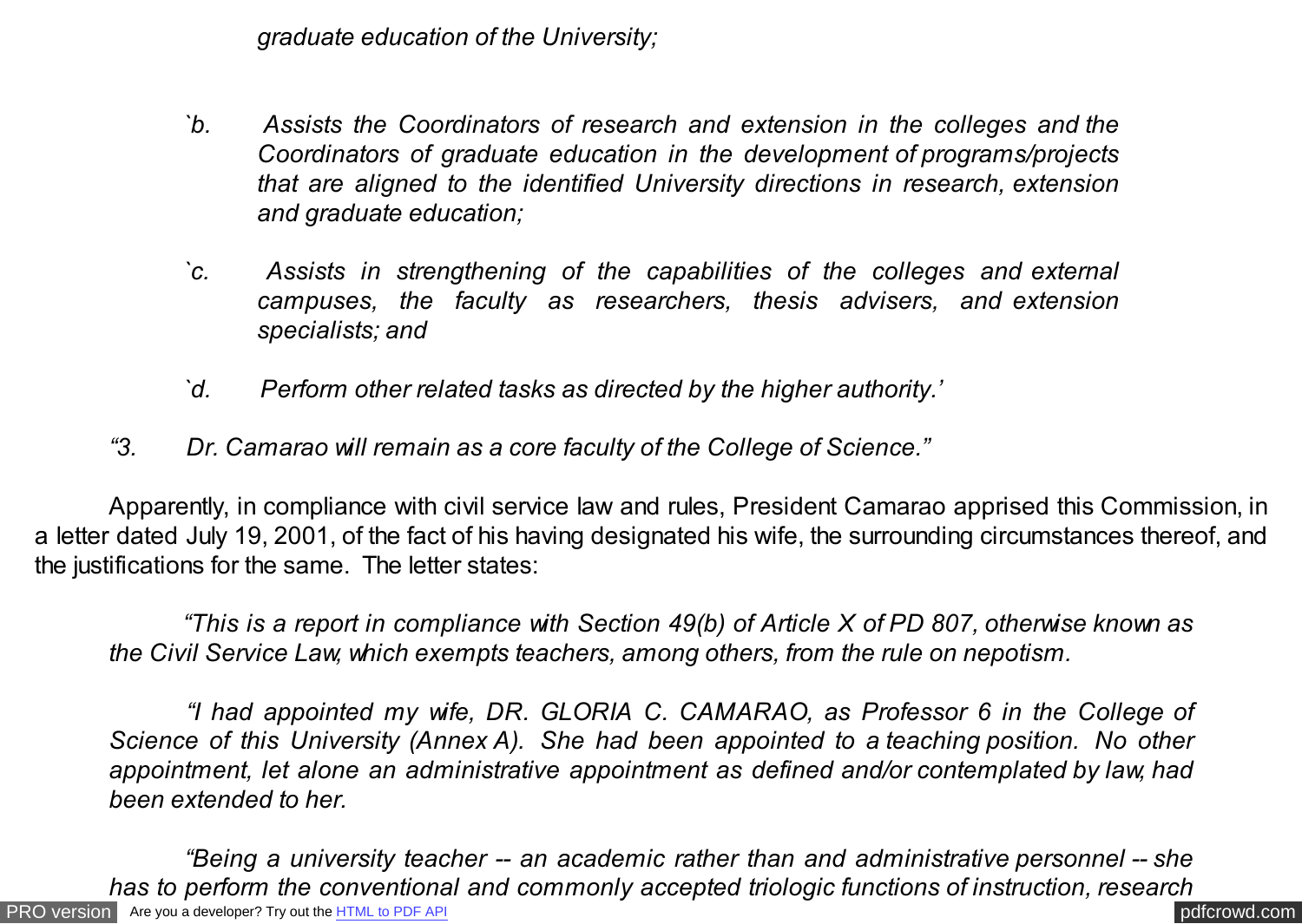*and extension. Thus, in line with the performance of these three academic functions, it was just proper, natural, and logical that she had likewise been recommended by no less than the Vice President for Academic Affairs (VPAA) to do certain specific academic tasks as enumerated in the letter-request of VPAA Josefino Gascon dated July 2, 2001 (Annex B) and which tasks are essentially reflected in the TUP ORDER No. 45, s. 2001 (Annex C), issued by me, which designated her as assistant (technical rather than administrative assistant) to the VPAA on research, extension, and graduate education without additional compensation -- tasks which are not simply supportive of but rather essentially constitutive of her academic and/or teaching job."*

*has to perform the conventional and commonly accepted triologic functions of instruction, research*

## **Section 59 of the Administrative Code of 1987** expressly provides:

 *"Sec. 59. Nepotism -- (1) All appointments in the national, provincial, city and municipal governments or in any branch or instrumentality thereof, including government-owned or controlled corporations, made in favor or a relative of the appointing or recommending authority, or of the chief of the bureau or office, or of the persons exercising immediate supervision over him, are hereby prohibited.*

 *"As used in this Section, the word `relative' and members of the family referred to are those related within the third degree either of consanguinity or of affinity.*

 *"(2) The following are exempted from the operation of the rules on nepotism: (a) persons employed in a confidential capacity; (b) teachers; (c) physicians; and (d) members of the Armed Forces of the Philippines; Provided, however, That in each particular instance full report of such appointment shall be made to the Commission."*

## *x x x*

 As a general rule, nepotism is proscribed in the civil service. Public policy appears to be the paramount consideration behind the prohibition. In the light of the adverse and oftentimes demoralizing effects of the practice of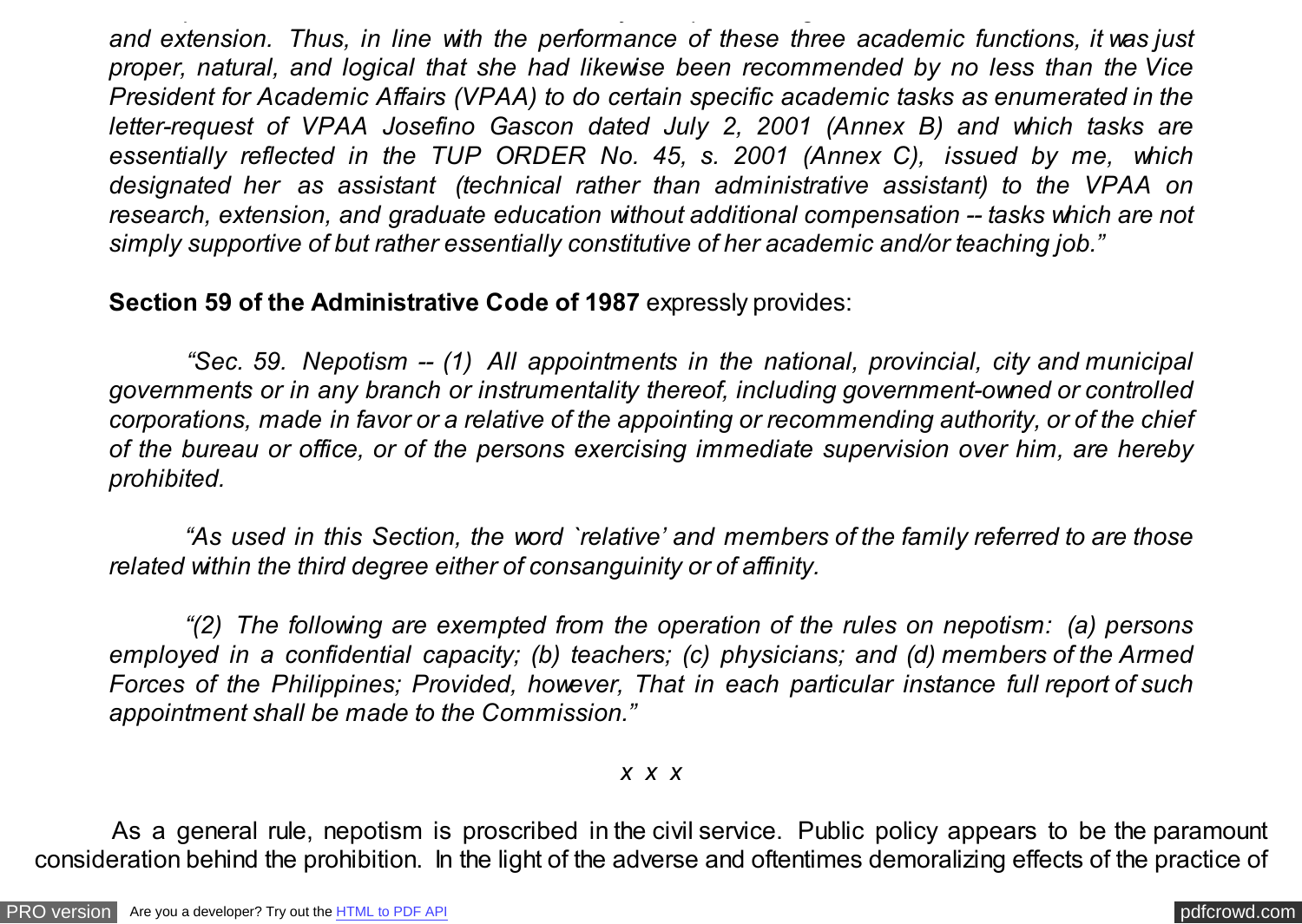*"patronage"* in the workings of the civil service, especially on employees' morale, merit and fitness rather than family bonds or ties, should be, as much as practicable, the singular determinant in effecting appointments and other personnel actions.

 Essentially, as spelled out under the above-quoted provision, there arises nepotism when an appointment is issued to a relative of either the appointing or recommending authority, the head of the office or the immediate supervisor of the appointee. The relationship subsisting between the appointee and the official concerned, either by blood kinship or by fact of marriage, should, however, fall within the proscribed third civil degree for there to be nepotism, otherwise the same cannot properly be imputed.

Lest it be misconstrued, the rule against nepotism operates not only with regard to appointments but its coverage extends just as well to other personnel actions such as promotion and designation. So held by the Supreme Court in one case:

 *"Petitioner, however, contends that since what he extended to his brother is not an appointment, but a DESIGNATION, he is not covered by the prohibition. Public respondent disagrees, for: `By legal contemplation, the prohibitive mantle on nepotism would include designation, because what cannot be done directly cannot be done indirectly'. We cannot accept petitioner's view. His specious and tenuous designation between appointment and designation is nothing more than either a ploy ingeniously conceived to circumvent the rigid rule on nepotism or a last-ditch maneuver to cushion the impact of its violation. The rule admits of no distinction between appointment and designation. Designation is also defined as `an appointment or assignment to a particular office'; and `to designate' means `to indicate, select, appoint, or set apart for a purpose or duty'." (Laurel vs. Civil Service Commission, 203 SCRA 195)* (Underscoring supplied)

[PRO version](http://pdfcrowd.com/customize/) Are you a developer? Try out th[e HTML to PDF API](http://pdfcrowd.com/html-to-pdf-api/?ref=pdf) [pdfcrowd.com](http://pdfcrowd.com) Nonetheless, the prohibition is not one sheathed in ironclad armor. It does not purport to be absolute. On the contrary, as can readily be discerned from the language of the law, certain exceptions therefrom are recognized. Confidential employees, teachers, physicians and members of the military are expressly outside the purview of the stricture. Thus, even if the appointee is related within the prohibited degree, say, to the appointing authority, but it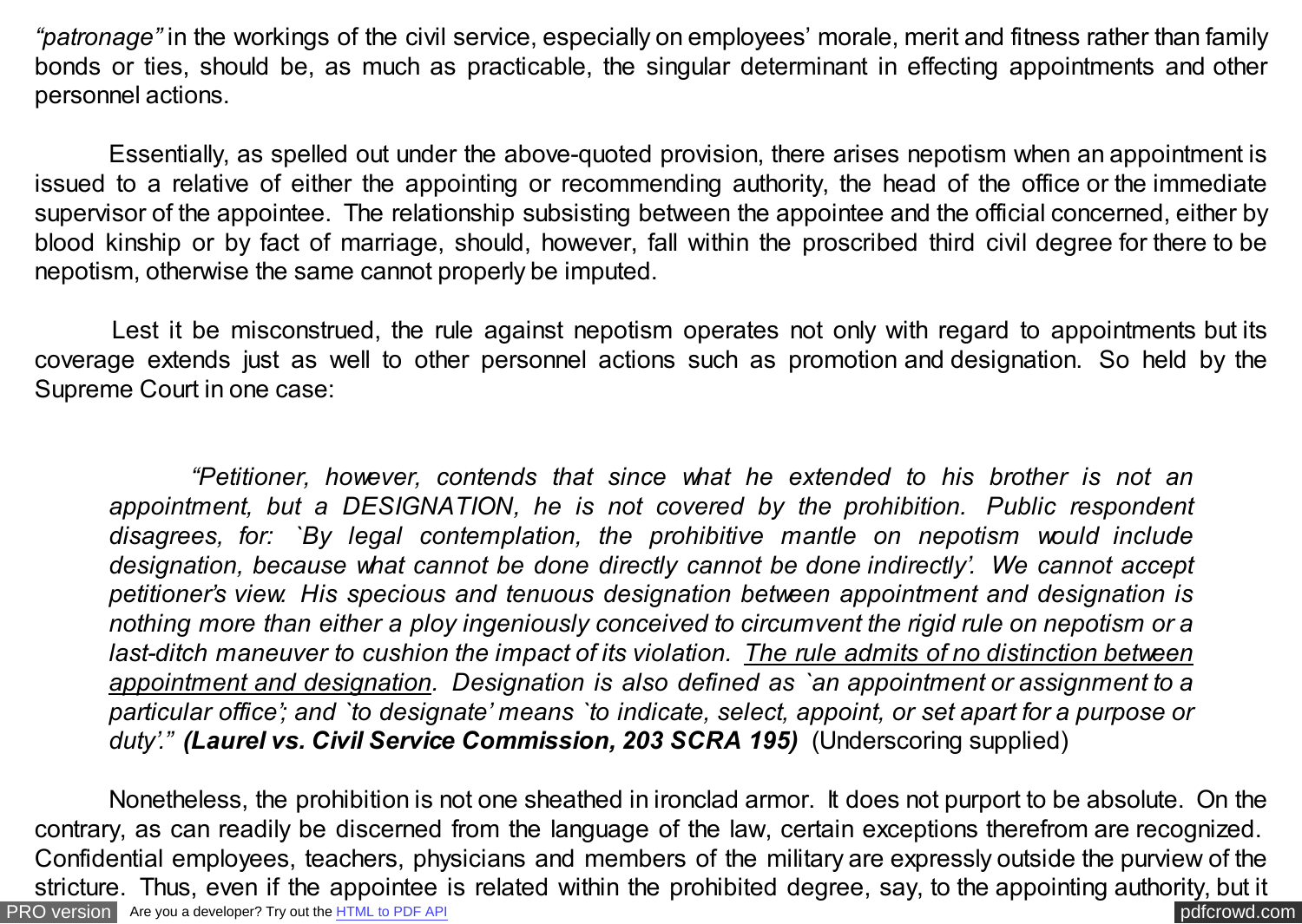stricture. Thus, even if the appointee is related within the prohibited degree, say, to the appointing authority, but it happens that his appointment pertains to a position of confidential nature, no case for nepotism may be found to lie.

In the case at bar, there is no question that the appointment of Dr. Camarao as Professor VI, even though issued by her husband, does not amount to nepotism. In fact, Professor Marquez does not assail the propriety of the said appointment. Perhaps, this is because of the implicit recognition or acknowledgement, and rightly so, of the fact that as Professor VI, she can be considered as a teacher within the contemplation of the exemption. What is actually being challenged on the ground of nepotism was the subsequent designation of Dr. Camarao as Assistant to the Vice-President for Academic Affairs.

 So then, did her designation as AVPAA remove Dr. Camarao from the ambit of the exemption? In other words, did her status as a *"teacher"* change following her designation so as to place her already within the reach of the prohibition?

 The ultimate resolution of the case evidently rests on the determination of what the term *"teacher"* means, under the contemplation of the provision on nepotism.

 On this score, it is necessary to bear in mind a fundamental rule in statutory construction that statutes which are in *pari materia* or relating to the same subject matter should be reasonably construed together in order to come up with a complete and coherent legal system. *"Every statute should be so construed and harmonized with other statutes as to form a uniform system of jurisprudence. x x x For the assumption is that whenever the legislature enacts a law it has in mind the previous statutes relating to the same subject matter, and in the absence of any express repeal or amendment the new statute is deemed enacted in accord with the legislative policy embodied in those prior statutes. Provisions in an act which are omitted in another act relative to the same subject matter will be applied in a proceeding under the other act, when not inconsistent with its purpose"*. **(Agpalo, Statutory Construction [3rd Edition], pp. 209-210; citing the cases, inter alia, of Valera vs. Tuason [80 Phil. 823]; and Corona vs. Court of Appeals [214 SCRA 378]).**

Conformably with the above canon of statutory construction, and since the exempting clause on nepotism envisages or speaks of *"teacher"*, then recourse maybe had to other existing laws, which similarly treat of teachers,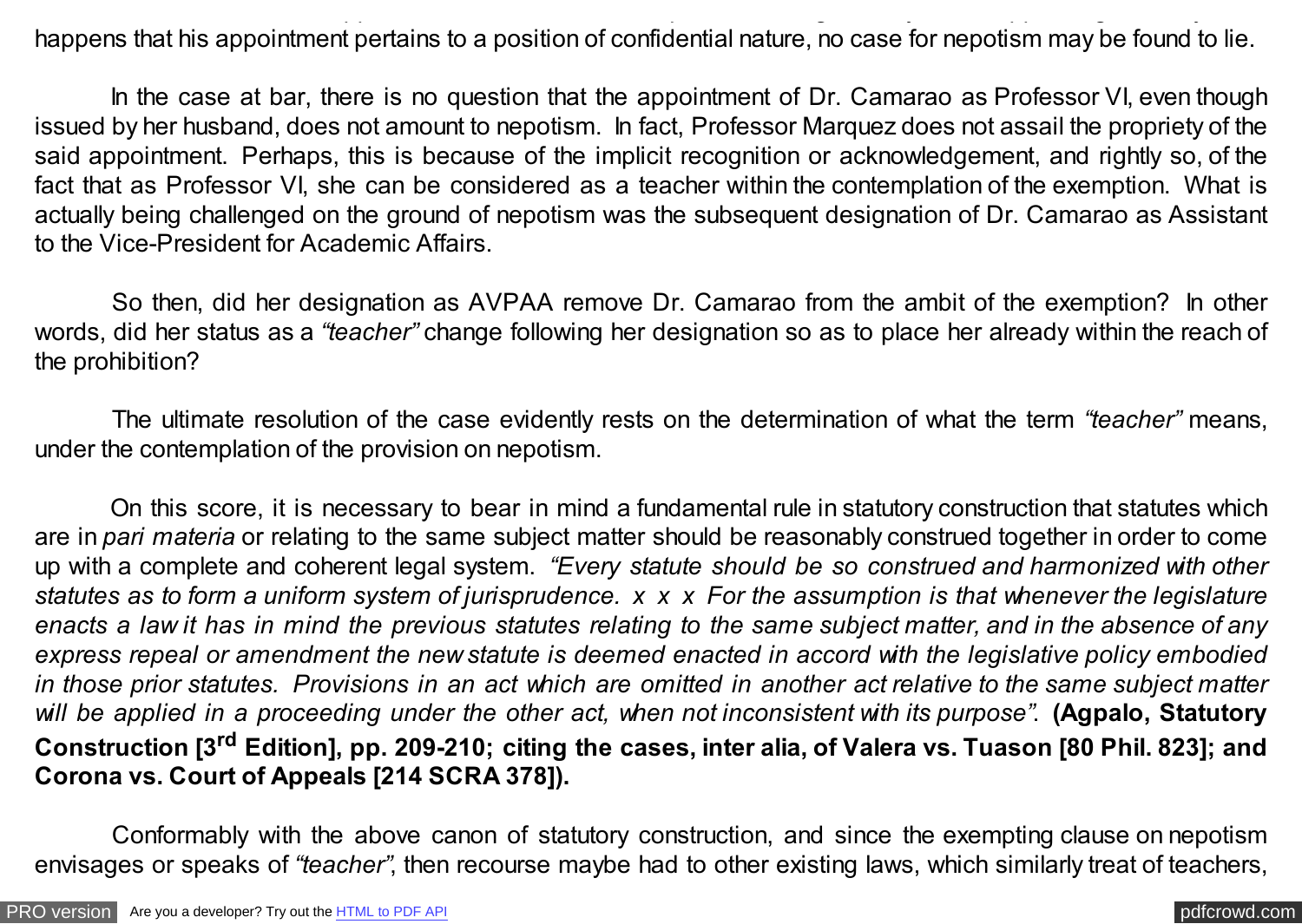in order to shed light on the real import or meaning of the word.

 On such law is the **Republic Act No. 4670** or the **Magna Carta for Public School Teachers.** Under Section 2 thereof, it defines *"teacher"*, to wit:

 *"x x x (T)he term `teacher' shall mean all persons engaged in classroom teaching, in any level of instruction, on full-time basis, including guidance counselors, school librarians, industrial arts or vocational instructors, and all other persons performing supervisory and/or administrative functions in all schools, colleges and universities operated by the Government or its political subdivisions; but shall not include school nurses, school physicians, school dentists, and other school employees."* (Underscoring supplied)

 A cursory perusal of the provision above-quoted evinces that a *"teacher"*, contrary to layman's perception, does not solely and exclusively pertain to one engaged in classroom instructions. A school personnel in a state university or college clothed or vested with functions relating to supervision and administration is likewise deemed to be a *"teacher"*.

 Using the above as yardstick, it becomes ineluctable that Dr. Camarao's designation as AVPAA did not render her less of a teacher. Her added duties and responsibilities, entailed by her designation, of assisting the Vice President for Academic Affairs and other school officials in such areas as planning, implementation and advancement of research and extension; development of programs/projects aligned to the identified goals of the University; and strengthening of capabilities of the colleges and satellite campuses -- all these partake of the nature of administrative work, which forms an integral part of the multifarious roles of teachers, going by the language of the Magna Carta for Public School Teachers.

[PRO version](http://pdfcrowd.com/customize/) Are you a developer? Try out th[e HTML to PDF API](http://pdfcrowd.com/html-to-pdf-api/?ref=pdf) pdf crowd.com Moreover, Dr. Camarao's designation states that she will remain a core faculty of the College of Science. Rather than view this as an ingenious scheme to circumvent the rule on nepotism, as what Professor Marquez seeks to impress, this is just a natural consequence considering that designation merely implies the temporary imposition of additional duties and responsibilities **(Section 6[e], Rule III, Revised Omnibus Rules on Appointments and Other Personnel Actions, as amended)**. Dr. Camarao did not lose her professorial position just because of her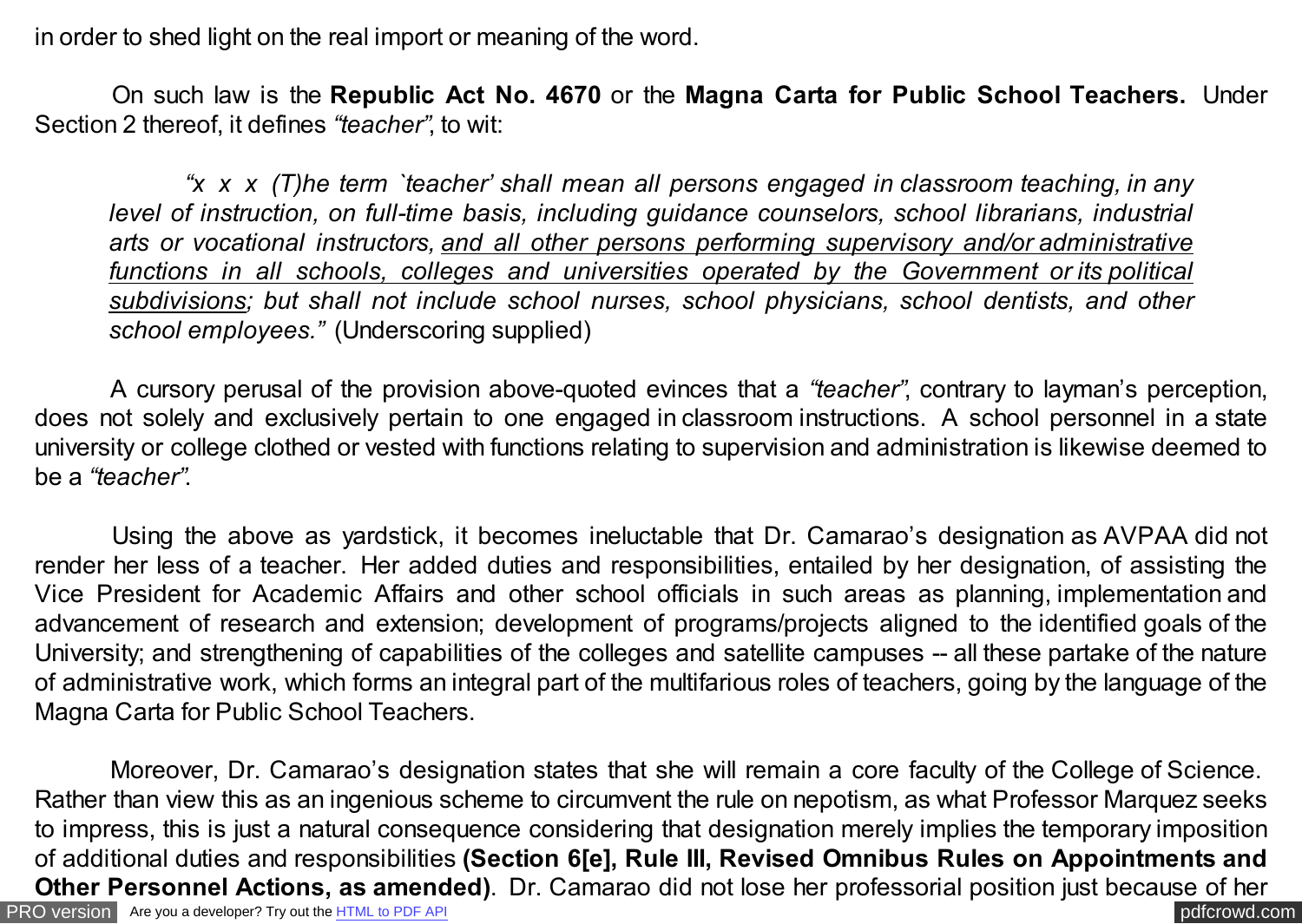designation.

 All told, the Commission finds no *prima facie* evidence to sustain the imputation of nepotism in the designation of Dr. Gloria Camarao by Dr. Fedeserio C. Camarao.

**Other Personnel Actions, as amended)**. Dr. Camarao did not lose her professorial position just because of her

**WHEREFORE,** the present complaint is hereby **DISMISSED.**

Quezon City, October 16, 2001

(Signed) **J. WALDEMAR V. VALMORES** Commissioner

O.B. **KARINA CONSTANTINO-DAVID** Chairman

 (Signed) **JOSE F. ERESTAIN, JR.** Commissioner

Attested by:

(Signed) **ARIEL G. RONQUILLO** Director III